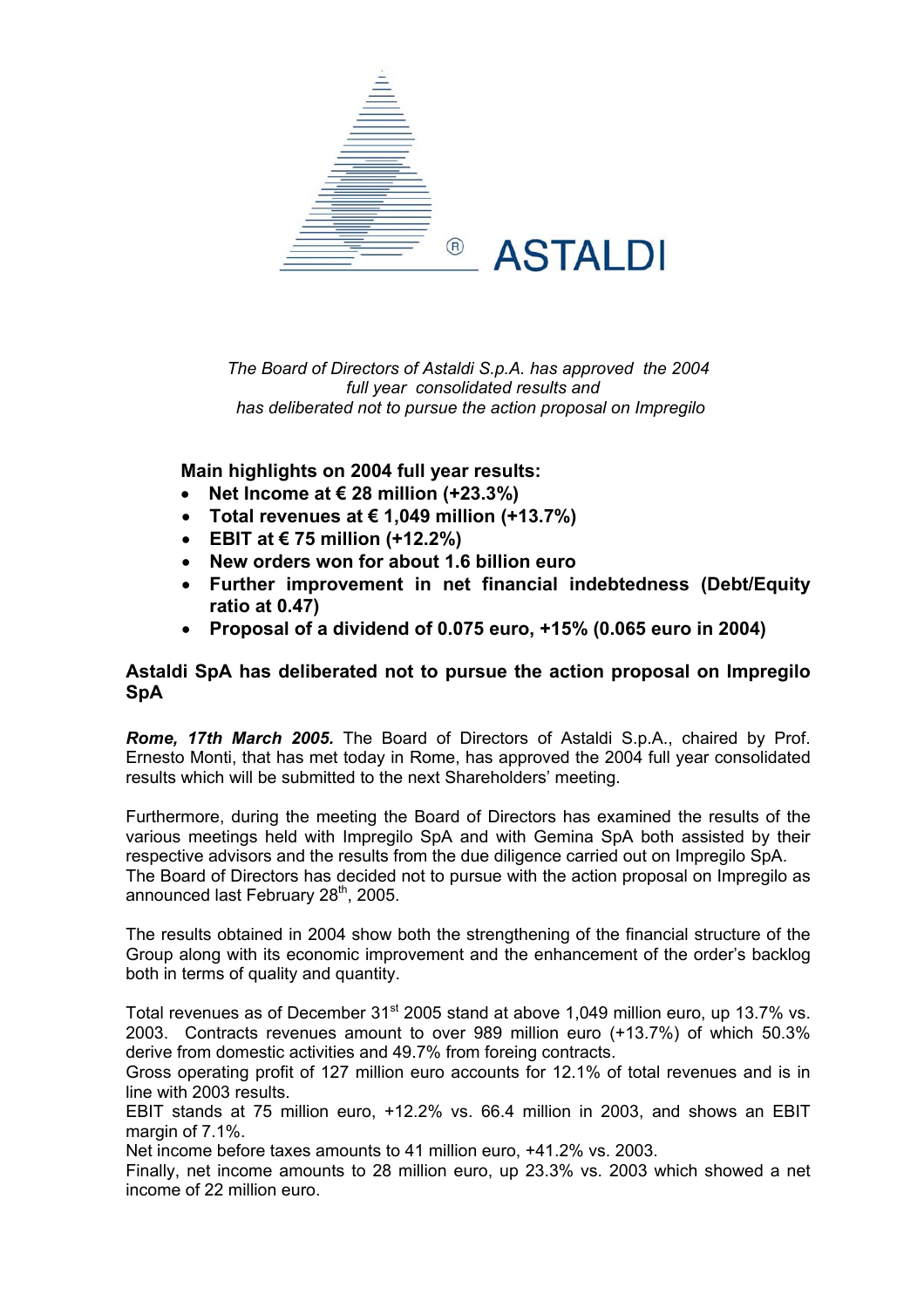The *net financial position* as of 31st December 2004 shows indebtedness of 115.5 million euro, a sharp fall from the 128.3 million at 31<sup>st</sup> December 2003, despite the presence of an increase in turnover of 13.7%. The *debt/equity* ratio of 0.47 has slipped significantly from the 0.56 recorded in the same period of the previous year.

| (Euro/000)                          | 31/12/2004 | 31/12/2003 |  |
|-------------------------------------|------------|------------|--|
| Short-term financial debt           | (146,181)  | (100,348)  |  |
| M/L term financial debt             | (69,308)   | (75,072)   |  |
| Liquid assets                       | 174,839    | 149,983    |  |
| Total financ.credit & securities    | 77.178     | 73,021     |  |
| <b>Total ordinary finance</b>       | 36,528     | 47,584     |  |
| Net ordinary bonds                  | (129,999)  | (150,000)  |  |
| Leasing                             | (21,996)   | (25, 898)  |  |
| <b>Total Net Financial Position</b> | (115, 467) | (128,314)  |  |

Furthermore, the Board of Directors has deliberated to submit to the next Shareholders meeting the proposal for a dividend of 0.075 euro per share for a total amount of 7.4 million euro. Ex dividend date is set for May 9<sup>th</sup> 2005 and the dividend will be paid on May  $12<sup>th</sup>$  2005. In 2004 the dividend that was distributed amounted to 0.065 euro per share.

Finally, the 2005-2007 Industrial Plan is planned to be approved in the next Board of Directors.

## **Orders backlog**

In the course of 2004, Astaldi won new orders totalling 1,593 million euro, an amount that pushes the overall Group portfolio to over 5 billion euro as of 31st December 2004, with an increase of 13.7% compared to the start of the year. The geographic distribution of the portfolio at the end of the year shows that Italy accounts for 79%, primarily in the railway infrastructure sector, while 21% pertains to foreign activities, mainly on the American continent, as well as in Romania and Turkey.

The following table shows the portfolio's trend in the course of 2004 in the key activity areas, without taking into account the most recent initiatives for which Astaldi has been named Sponsor. The data shown confirm the strengthening of the role of General Contractor.

| <b>Millions Euro</b>                     | Start of the year<br>01/01/2004 | <b>Acquisitions</b> | <b>Production</b> | Year end<br>31/12/2004 |
|------------------------------------------|---------------------------------|---------------------|-------------------|------------------------|
| Railways and subways                     | 2,013                           | 100                 | (254)             | 1,859                  |
| Roads and motorways                      | 723                             | 891                 | (331)             | 1,283                  |
| Airports and ports                       | 89                              | 38                  | (40)              | 87                     |
| Hydraulic works and hydroelectric plants | 313                             | 52                  | (144)             | 221                    |
| Civil and industrial building            | 399                             | 169                 | (220)             | 348                    |
| Concessions                              | 870                             | 343                 | 0                 | 1,213                  |
| <b>Total portfolio</b>                   | 4,407                           | 1,593               | (989)             | 5,011                  |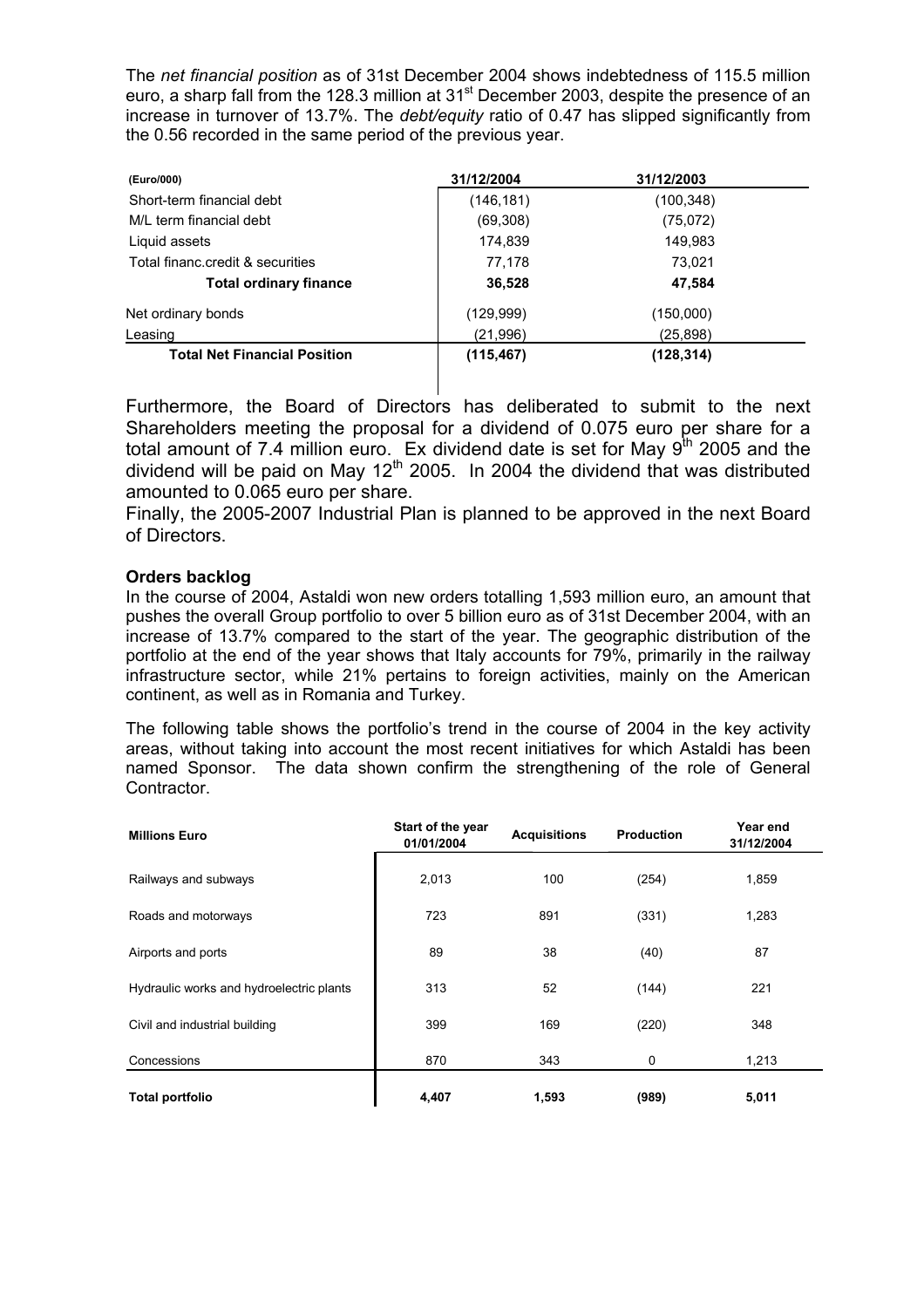Last December, Astaldi was provisionally awarded two separate stretches of the Italian national road 'Jonica 106' for a total amount in excess of 790 million euro (of which Astaldi's share is 90%).

The orders backlog, on the other hand, doesn't take the projects for which Astaldi's nomination as promoter has been formally accepted into account, such as Line 5 of Milan's subway and the Underpass of the Appia Antica Park in Rome.

On February 9<sup>th</sup>, 2005 Astaldi, through its subsidiary Astaldi Finance S.A., has reimbursed BNP Paribas for the bond of  $\epsilon$  150 million and the following February 11<sup>th</sup> all bond subscribers have been reimbursed.

## **Transition to IAS/IFRS**

Following new regulations (European and Italian), listed company will have to use, as of 2005, the new international accounting standards (IAS/IFRS) for their consolidated fullyear and half-year financial statements.

The Company has, therefore, set up a working group in order to manage the transition from old to new accounting principles, with the objective of identifying the main differences among Italian GAAP and IAS/IFRS principles and of implementing the required procedure in order to prepare the 2005 annual and interim financial statements according to IAS/IFRS principles.

The new procedures are planned to be completed by the end of the first half of 2005.

*The Group, listed on the Star segment of the Italian Stock Exchange, has been active for over 75 years, both in Italy and abroad, in the design and construction of large civil engineering works.* 

*The Group operates in the following business areas:* 

ли в селото в селото в селото в селото в селото в селото в селото в селото в селото в селото в селото в селото<br>В селото в селото в селото в селото в селото в селото в селото в селото в селото в селото в селото в селото в<br>

- *Transport infrastructure (railways, subways, roads, motorways, airports and ports);*
- *Hydraulic works and power generation plants (dams, hydroelectric plants, aqueducts, oil pipelines, gas pipelines and purification plants);*
- *Civil and industrial buildings (hospitals, universities, airports, law courts, building work connected with power or nuclear plants, parking areas);*
- *Management on a concession basis of works such as parking areas, reclamation plants, etc.*

*Currently, the Group acts as a General Contractor able to promote the financial aspects and to coordinate all the resources and skills for the implementation and optimal management of complex public works or of a substantial amount.* 

#### **For further information, please contact:**

tel. 06/41766389 Tel. 06/42020970 *Alessandra Onorati Giancarlo Frè Torelli* Corporate Communication *Livia Dall'Oglio*  and *Investor Relations* and *Investor Relations* and *Andrea Lijoi* **Andrea** *Andrea Andrea Andrea Andrea Andrea Andrea Andrea Andrea Andrea Andrea Andrea Andrea Andrea Andrea Andrea Andrea* [a.onorati@astaldi.com](mailto:a.onorati@astaldi.com)

#### **Astaldi SpA PMS Corporate Communications**

[www.astaldi.it](http://www.astaldi.it/)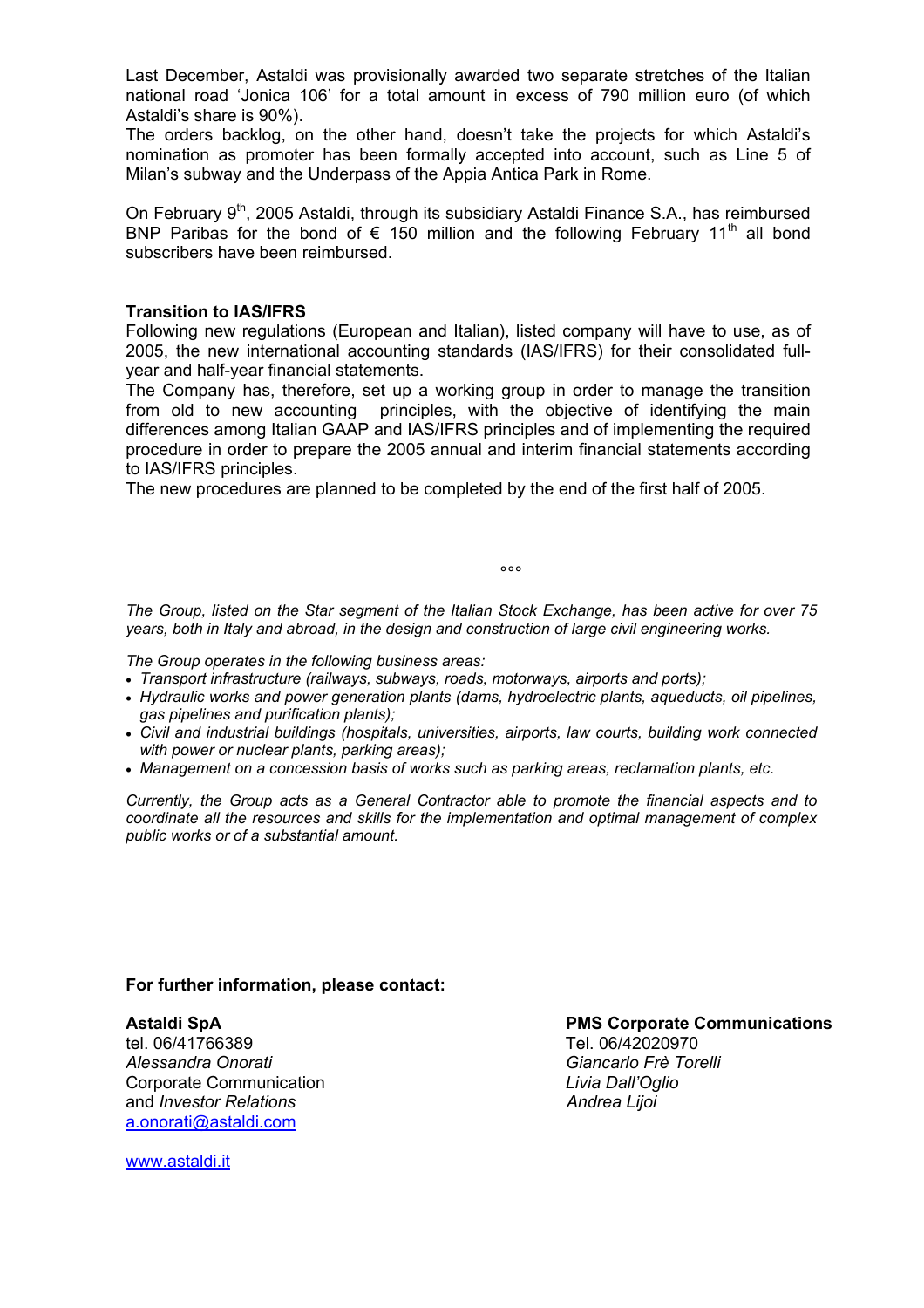## **CONSOLIDATED RECLASSIFIED BALANCE SHEET**

| (Euro/000)                                     | 2004       | 2003       |
|------------------------------------------------|------------|------------|
|                                                |            |            |
| Net intangible fixed assets                    | 49,897     | 52,191     |
| Net tangible fixed assets                      | 102,338    | 106,318    |
| Equity investments                             | 26,319     | 28,361     |
| Other net assets                               | 14,142     | 16,296     |
| Total net fixed assets                         | 192,696    | 203,166    |
| Inventories                                    | 42,831     | 41,316     |
| Work in progress                               | 192,752    | 187,373    |
| Trade receivables                              | 301,883    | 217,355    |
| Other assets                                   | 202,380    | 207,542    |
| Advance payments                               | (107, 413) | (84, 919)  |
| Subtotal                                       | 632,433    | 568,667    |
| Due to suppliers                               | (228, 977) | (196, 399) |
| Other liabilities                              | (154, 523) | (142, 832) |
| Subtotal                                       | (383,500)  | (339, 231) |
| Working capital                                | 248,933    | 229,436    |
| Employees' indemnity fund                      | (12, 473)  | (12, 189)  |
| Contractual risks reserve                      | (41, 177)  | (51, 599)  |
| Other reserves                                 | (28, 732)  | (13, 220)  |
| <b>Total reserves</b>                          | (82, 382)  | (77,008)   |
| Net invested capital                           | 359,247    | 355,594    |
| Cash and short-term financial receivables      | 174,839    | 149,983    |
| Financial receivables included in fixed assets | 77,178     | 73,021     |
| Medium/long-term financial debt                | (86, 647)  | (96,099)   |
| Short-term financial debt                      | (150, 837) | (105, 219) |
| Eurobond                                       | (150,000)  | (150,000)  |
| Own bonds                                      | 20,001     |            |
| Net financial assets/liabilities               | (115, 466) | (128, 314) |
| Consolidated net equity                        | 243,690    | 227,122    |
| Minority interest                              | 91         | 158        |
| Net equity                                     | 243,781    | 227,280    |
| Personal guarantees                            | 1,393,144  | 1,695,806  |
| Risk of recourse from factors                  | 79,573     | 86,168     |
| Other memorandum accounts                      | 30,381     | 29,660     |
| Real guarantees                                |            |            |
| Third-party bank guarantees in our favour      | 25,066     | 22,189     |
| Total commitments and guarantees               | 1,528,164  | 1,833,823  |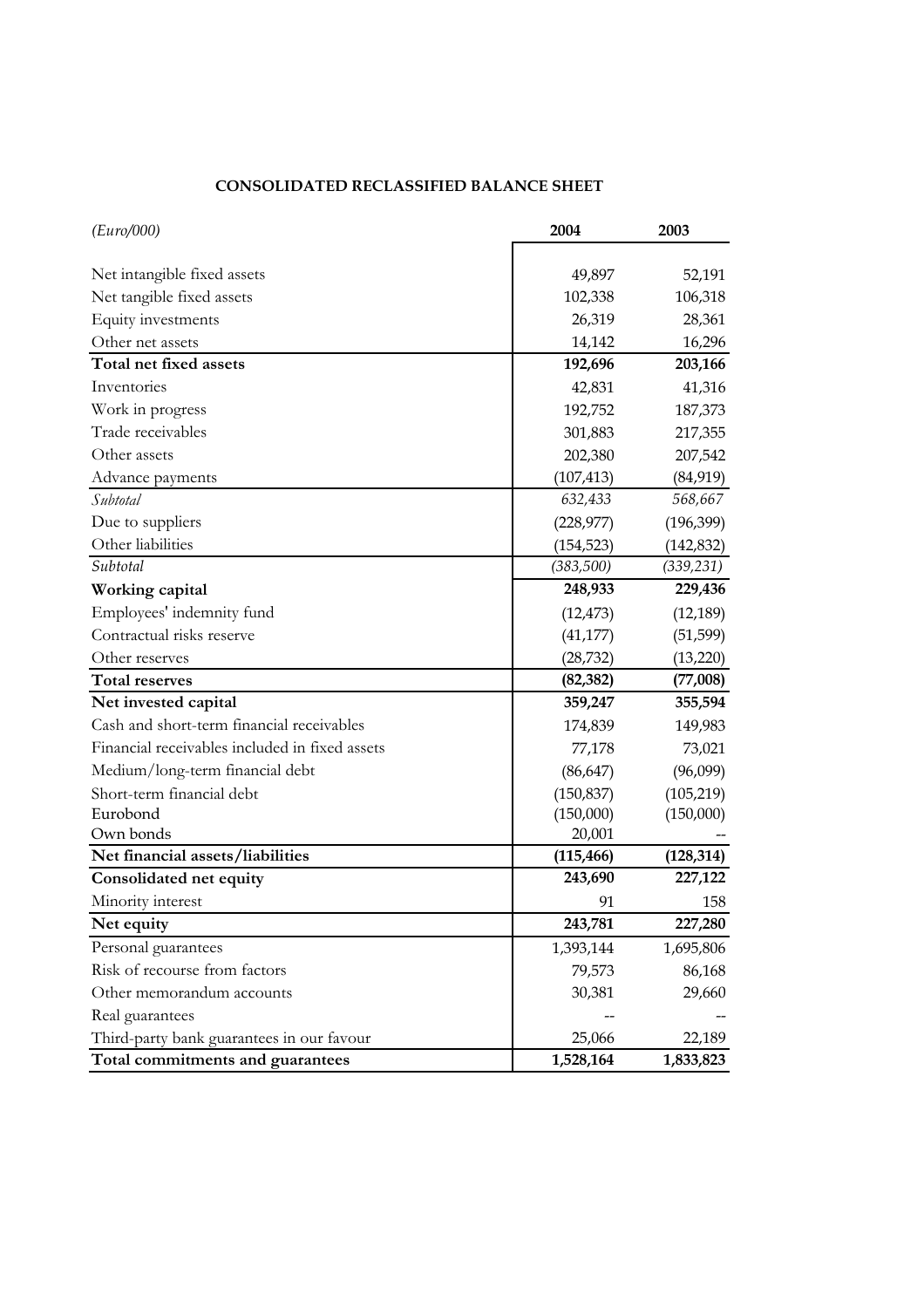### **CONSOLIDATED RECLASSIFIED INCOME STATEMENT**

| Euro/000                            | 2004       | $\%$       | 2003       | $\%$       |
|-------------------------------------|------------|------------|------------|------------|
|                                     |            |            |            |            |
| Contract revenues                   | 989,348    | 94.3%      | 870,145    | 94.3%      |
| Other revenues                      | 59,726     | 5.7%       | 52,640     | 5.7%       |
| <b>Total revenues</b>               | 1,049,074  | 100.0%     | 922,785    | 100.0%     |
| Costs of production                 | (793,050)  | $(75.6\%)$ | (672, 895) | $(72.9\%)$ |
| Added value                         | 256,024    | 24.4%      | 249,890    | 27.1%      |
| Labour costs                        | (129, 023) | $(12.3\%)$ | (122, 865) | $(13.3\%)$ |
| Gross operating profit              | 127,001    | $12.1\%$   | 127,025    | 13.8%      |
| Other charges                       | (14, 456)  | $(1.4\%)$  | (13, 714)  | (1.5%)     |
| Ebitda                              | 112,545    | 10.7%      | 113,311    | $12.3\%$   |
| D&A                                 | (45, 322)  | $(4.3\%)$  | (45, 693)  | $(5.0\%)$  |
| Net provisions and use of risk fund | 7,328      | 0.7%       | (1, 174)   | $(0.1\%)$  |
| Ebit                                | 74,551     | 7.1%       | 66,444     | 7.2%       |
| Interest charges                    | (26, 842)  | $(2.6\%)$  | (27, 458)  | $(3.0\%)$  |
| Equity write-downs                  | (2,157)    | $(0.2\%)$  | (4,967)    | $(0.5\%)$  |
| Extraordinary income (charges)      | (4, 552)   | $(0.4\%)$  | (4,982)    | $(0.5\%)$  |
| Profit before taxes                 | 41,000     | 3.9%       | 29,037     | 3.1%       |
| Income taxes                        | (11,526)   | $(1.1\%)$  | (14,994)   | $(1.6\%)$  |
| Prepaid taxes                       | (1,360)    | $(0.1\%)$  | 8,136      | 0.9%       |
| Net income for the period           | 28,114     | $2.7\%$    | 22,179     | 2.4%       |
| Net (profit) loss for minorities    | (508)      | $(0.0\%)$  | 217        | $0.0\%$    |
| Group net income                    | 27,606     | $2.6\%$    | 22,396     | $2.4\%$    |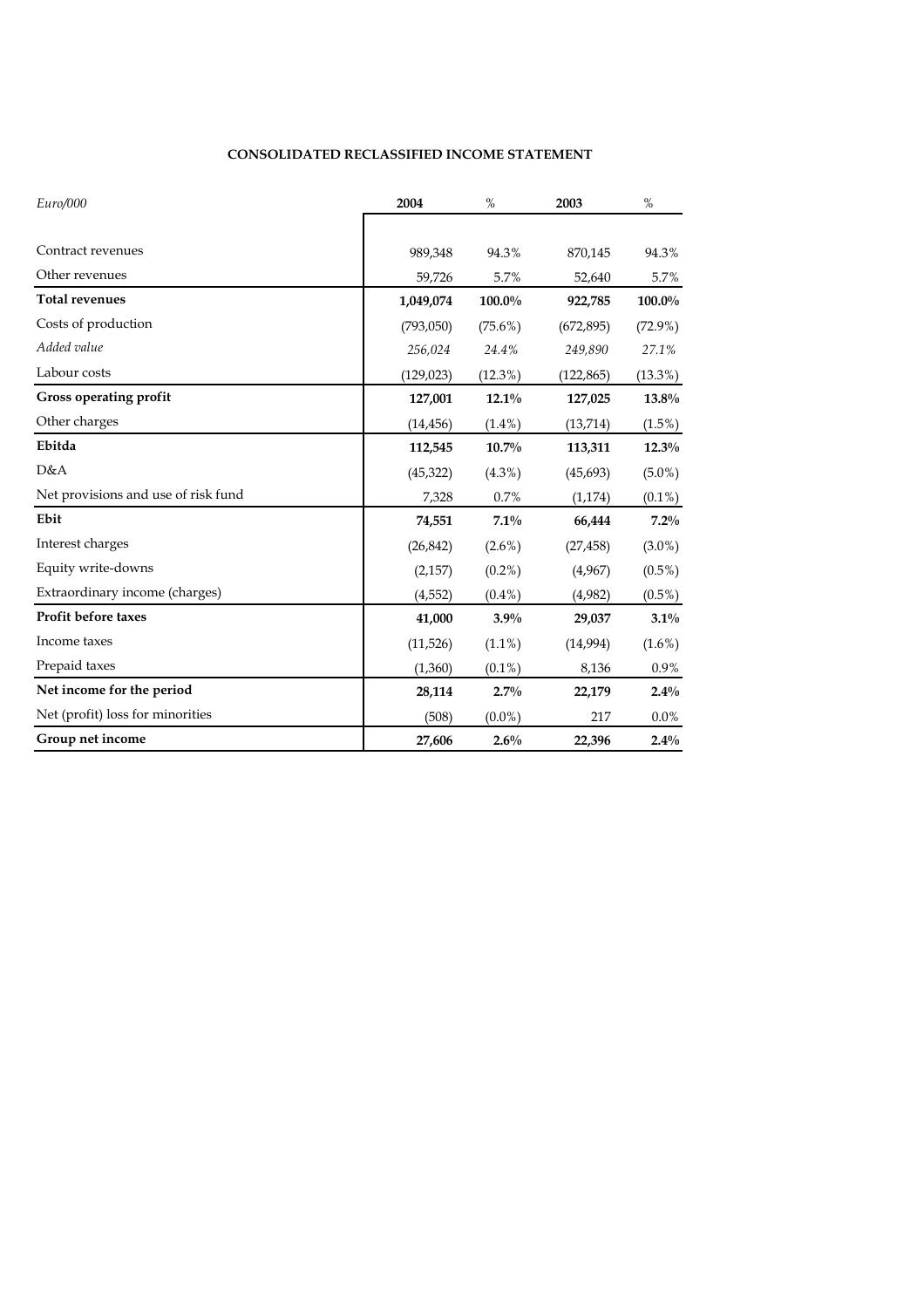#### **CONSOLIDATED CASH-FLOW STATEMENT** *Euro/000* **2004 2003**

| <b>Operating activities</b>                                                                  |             |                   |                    |
|----------------------------------------------------------------------------------------------|-------------|-------------------|--------------------|
| Group net profit                                                                             |             | 27,607            | 22,395             |
| Deferred tax assets                                                                          |             | 1,360             | (8, 136)           |
| Depreciation of tangible assets                                                              |             | 20,859            | 18,756             |
| Ammortization of intangible assets                                                           |             | 24,463            | 26,937             |
| Provisions for risks and charges and write-down of equity                                    |             | 36,505            | 33,990             |
| Provisions for employee severance indemnity                                                  |             | 5,146             | 4,421              |
| Provisions for doubtful debtors and for delayed payment interest risks                       |             | 11,698            | 200                |
| Losses on disposals of fixed assets                                                          |             | 473               | 236                |
| Gains on disposals of fixed assets                                                           |             | (1,149)           | (705)              |
| Subtotal                                                                                     |             | 126,962           | 98,094             |
| Utilization of provision for risks and charges                                               |             | (42,781)          | (32,251)           |
| Employee severance indemnity paid                                                            |             | (4,838)           | (4,202)            |
| Utilization of provision for doubtful debtors, delayed payment interest risks and securities |             | (7, 111)          |                    |
| Decrease/(Increase) in inventory                                                             |             | (7, 124)          | 10,273             |
| Decrease/(Increase) in trade debtors                                                         |             | (41, 575)         | (43,007)           |
| Decrease/(Increase) in other assets                                                          |             | 4,805             | (11, 101)          |
| (Decrease)/Increase in advances                                                              |             | (28, 391)         | 13,947             |
| (Decrease)/Increase in trade creditors                                                       |             | 37,165            | 1,245              |
| (Decrease)/Increase in other liabilities                                                     |             | 21,437            | (311)              |
| Net effect of change in consolidation area                                                   |             | 11                | 173                |
| <b>Cash-flow from operating activities</b>                                                   | a)          | 58,560            | 32,860             |
| <b>Investment activities</b>                                                                 |             |                   |                    |
| Purchase of tangible assets (including leasing)                                              |             | (24, 267)         | (40, 186)          |
| Increase in intangible assets                                                                |             | (22, 347)         | (15,904)           |
| Proceedes from sale of tangible assets                                                       |             | 7,747             | 9,284              |
| (Purchases)/Sales of equity investments                                                      |             | 606               | (3,803)            |
| Investiments in project financing initiatives                                                |             | (4, 448)          |                    |
| Net effect of change in consolidation area                                                   |             | 4                 | (4,910)            |
| Cash-flow from investment activities                                                         | b)          | (42,705)          | (55, 519)          |
| <b>Financing activities</b>                                                                  |             |                   |                    |
| Increase/(Decrease) in short-term bank and other borrowings                                  |             | 53,407            | (12,986)           |
| Net balance of long-term loans obtained and (repaid) during the year                         |             | (9,450)           | 33,505             |
| (Increase)/Decrease of investments which are not permanent                                   |             | (3,930)           | 13,447             |
| Eurobond buy-back                                                                            |             | (20,001)          |                    |
| Payment od dividends<br><b>Cash-flow from financing activities</b>                           | C)          | (6,306)<br>13,720 | (4, 916)<br>29,050 |
| Effect of change in consolidation area                                                       |             |                   |                    |
| Change in minority interests equity                                                          |             | (67)              | (148)              |
| Other changes                                                                                |             | (1,244)           | (175)              |
| Change in conversion reserve                                                                 |             | (3,408)           | (11,346)           |
| Variation in conversion and consolidation reserve                                            | d)          | (4,719)           | (11,669)           |
|                                                                                              |             |                   |                    |
| Cash-flow for the period                                                                     | $a)+b)+c+d$ | 24,856            | (5,278)            |
| Cash and cash equivalents at beinning of the year                                            |             | 149,983           | 155,261            |
| Cash and cash equivalents at end of year                                                     |             | 174,839           | 149,983            |
| Cash-flow for the year                                                                       |             | 24,856            | (5,278)            |
|                                                                                              |             |                   |                    |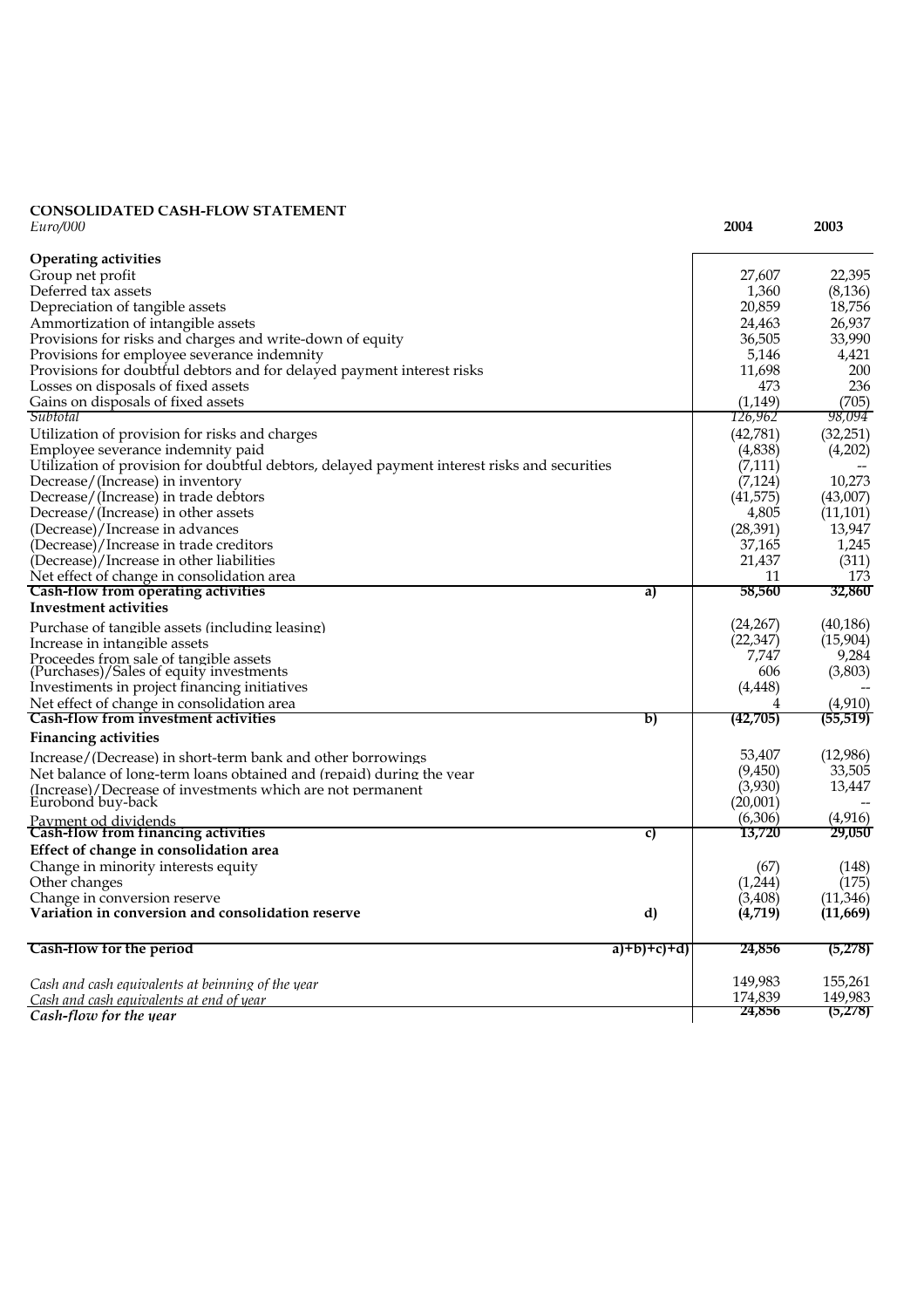# **PARENT COMPANY RECLASSIFIED BALANCE SHEET**

| Euro/000                                       | 2004       | 2003       |
|------------------------------------------------|------------|------------|
|                                                |            |            |
| Net intangible fixed assets                    | 45,548     | 44,361     |
| Net tangible fixed assets                      | 54,235     | 56,310     |
| Equity investments                             | 59,895     | 57,548     |
| Other net assets                               | 43,770     | 41,950     |
| Total net fixed assets                         | 203,448    | 200,169    |
| Inventories                                    | 37,402     | 35,816     |
| Work in progress                               | 162,109    | 163,377    |
| Trade receivables                              | 254,396    | 174,489    |
| Other assets                                   | 176,272    | 179,650    |
| Advance payments                               | (97, 576)  | (72, 315)  |
| Subtotal                                       | 532,603    | 481,017    |
| Due to suppliers                               | (169, 398) | (140, 452) |
| Other liabilities                              | (315, 440) | (301, 225) |
| Subtotal                                       | (484, 838) | (441, 677) |
| Working capital                                | 47,765     | 39,340     |
| Employees' indemnity fund                      | (11, 831)  | (11, 497)  |
| Contractual risks reserve                      | (37, 563)  | (48,022)   |
| Other reserves                                 | (3,668)    | (3,378)    |
| <b>Total reserves</b>                          | (53,062)   | (62, 897)  |
| Net invested capital                           | 198,151    | 176,612    |
| Cash and short-term financial receivables      | 153,706    | 128,061    |
| Financial receivables included in fixed assets | 93,237     | 72,998     |
| Medium/long-term financial debt                | (67, 376)  | (71, 510)  |
| Short-term financial debt                      | (138, 982) | (87, 575)  |
| Net financial assets/liabilities               | 40,585     | 41,974     |
| Net equity                                     | 238,736    | 218,586    |
| Personal guarantees                            | 1,421,892  | 1,690,661  |
| Other memorandum accounts                      | 124,947    | 141,324    |
| Third-party bank guarantees in our favour      | 25,066     | 22,189     |
| Total commitments and guarantees               | 1,571,905  | 1,854,174  |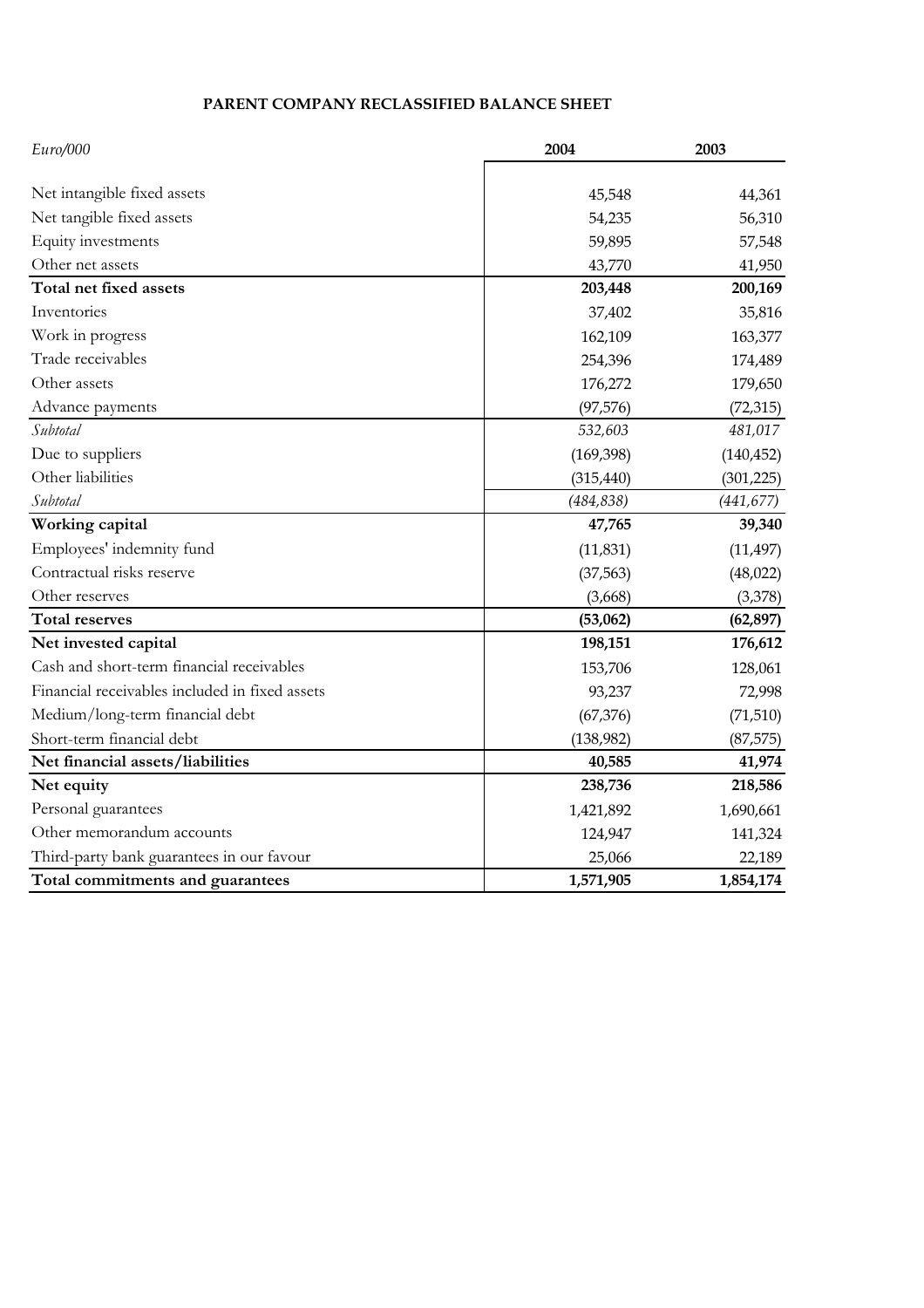# **PARENT COMPANY RECLASSIFIED INCOME STATEMENT**

| Euro/000                             | 2004       | $^{0}/_{0}$ | 2003       | $\frac{0}{0}$ |
|--------------------------------------|------------|-------------|------------|---------------|
|                                      |            |             |            |               |
| Contract revenues                    | 785,595    | 93.2 %      | 673,977    | 94.5 %        |
| Other revenues                       | 57,162     | 6.8 %       | 39,593     | 5.5 %         |
| <b>Total revenues</b>                | 842,757    | 100.0 %     | 713,570    | 100.0 %       |
| Costs of production                  | (650, 862) | $(77.2)$ %  | (534, 164) | $(74.9)$ %    |
| Added value                          | 191,895    | 22.8 %      | 179,406    | 25.1 %        |
| Labour costs                         | (93, 180)  | $(11.1)$ %  | (89, 872)  | $(12.6)$ %    |
| Gross operating profit               | 98,715     | 11.7 $\%$   | 89,534     | 12.5 $\%$     |
| Other charges                        | (12,073)   | $(1.4)$ %   | (11, 302)  | $(1.6)$ %     |
| Ebitda                               | 86,642     | $10.3\%$    | 78,232     | 11.0 $\%$     |
| D&A                                  | (32, 797)  | $(3.9)$ %   | (37, 263)  | $(5.2)$ %     |
| Net provisions and use of risk funds | 8,549      | $(3.8)$ %   | 4,942      | $(4.3)$ %     |
| Ebit                                 | 62,394     | $7.4\%$     | 45,911     | 6.4 $\%$      |
| Interest charges                     | (12,059)   | $(1.4)$ %   | 11,635     | 1.6 %         |
| Equity write-downs                   | (2)        | $(0.0)$ %   | (21, 816)  | $(3.1)$ %     |
| Extraordinary income (charges)       | 4,753      | $(0.6)$ %   | (18, 693)  | $(2.6)$ %     |
| Profit before taxes                  | 45,581     | 5.4 $\%$    | 17,037     | $2.4\%$       |
| Income taxes                         | (7, 406)   | $(0.9)$ %   | (9,869)    | $(1.4)$ %     |
| Prepaid taxes                        | (6,897)    | $(0.8)$ %   | 4,849      | 0.7 %         |
| Net income for the period            | 31,278     | $3.7\%$     | 12,017     | $1.7\%$       |